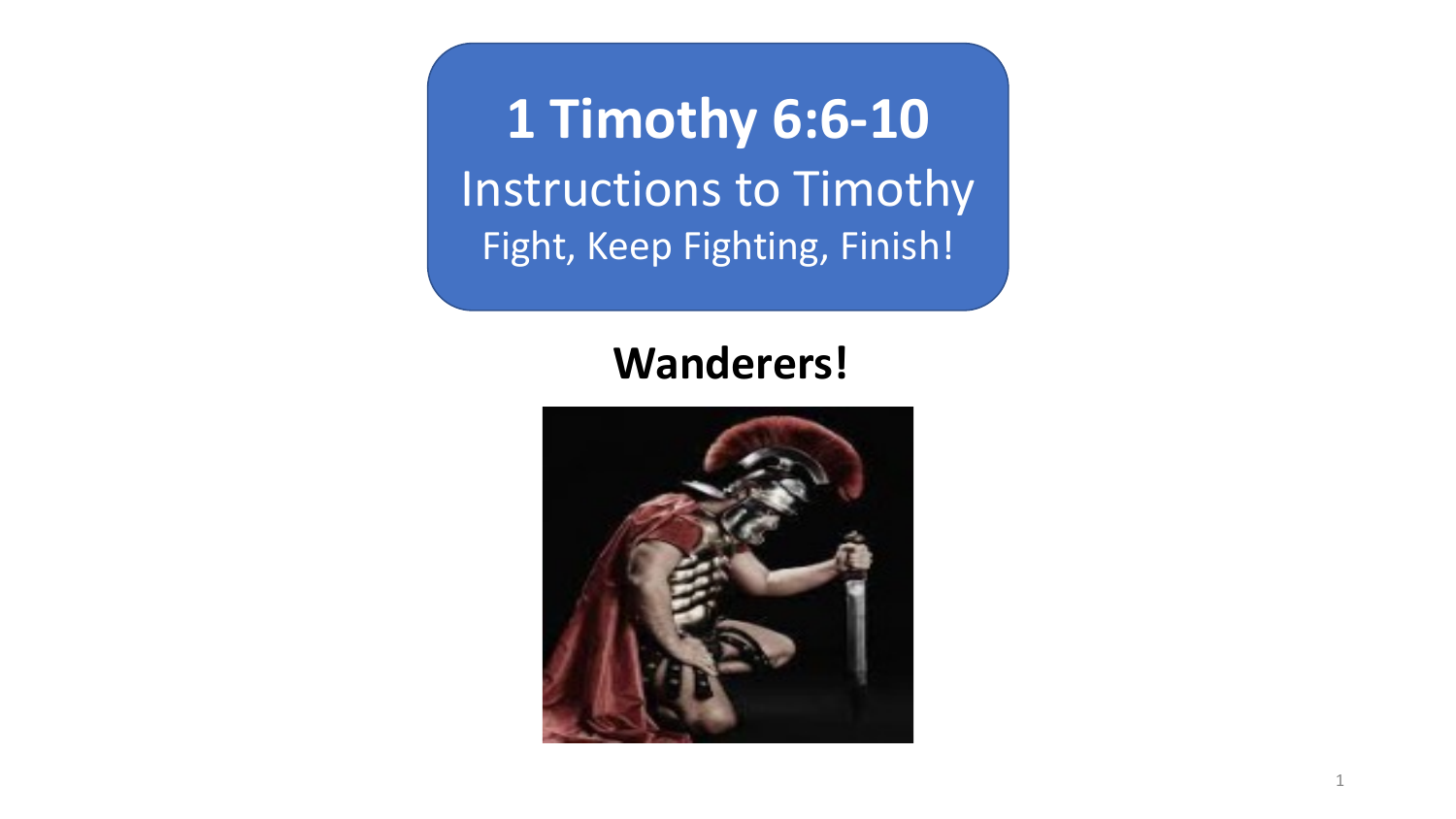\*MEMBERSHIP CLASS soon - If you are interested, contact me. Either that, or I will probably contact you



## \* SIGN UP FOR VALENTINE'S BANQUET  $\bigcirc \circ \bigcirc -$  look for someone with a clipboard  $\blacksquare$  in the foyer/gathering room after church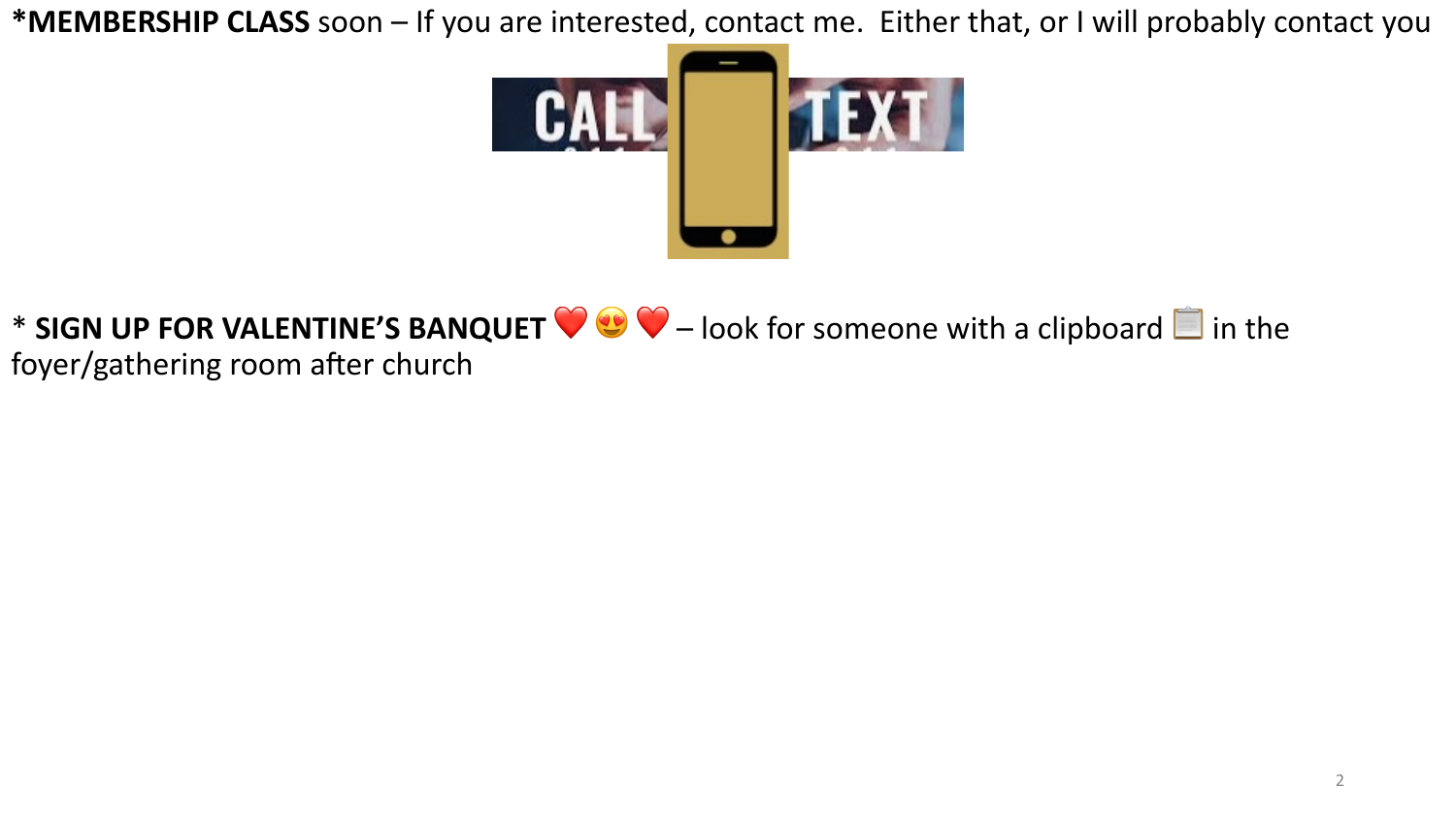The text is, at its core, not necessarily about an obsession with money, although it seems to be at first glance. Its

underlying intent, I believe, is to shine the spotlight on a loss of focus – or, as I have labeled this phenomenon before, our tendency to go off on "rabbit trails" when they present themselves to us. I have spoken of this before – and we refer to it in our ACES group on a regular basis, because it is a constant temptation to the fallen part of our fallen human natures. We all have personal stories of being tempted and carried away on a spiritual wild goose chase for a time, or we know relatives and/or friends that have been carried away from the apostles teachings, and even from the faith - and and every time we deviate from the core apostle's teachings, memories are



usually traumatic or at the very least unpleasant memories! That is because there is little satisfaction in losing focus and going off on a spiritual rabbit trail! Oh, sure, in the beginning we think we have some special form of enlightenment. But it usually, and I think, *always* in the end, brings unrest and often **internal** mental/emotional, and **external**/relational turmoil/division! Rabbit trails will usually make us a stench in other people's/Christian's nostrils! I've seen Christians with an obsession with tongues speaking and signs and wonders, with an obsession with Calvinism, with and obsession with the issue of eternal security, with eschatology - theories regarding the end times, with Saturday worship rather than Sunday, etc., etc.

Like I said, this comes from not maintaining focus. If we are well-versed in what is important, and what is not, then this is not nearly as much of a problem. I have spoken of the gift from the Holy Spirit to give us spiritual antennae to sniff these schemes of Satan out. If we have even a rudimentary knowledge and understanding of the scriptures, the Holy Spirit uses what we know to give us the ability to put things to the smell test! We hear someone touting their particular doctrinal rabbit trail, and our spiritual antennae go up, and although *they* seem to know their stuff and maybe we don't even know enough to be able to argue against it, still, our spiritual "spidey sense" starts tingling, and we get a strange feeling in our mind of *"Maybe I can't put my finger on it right now, but this is not right! Something is off here! I've got a bad feeling about this!*"! **[Eph. 5:14; Jas 1:5-8]** 3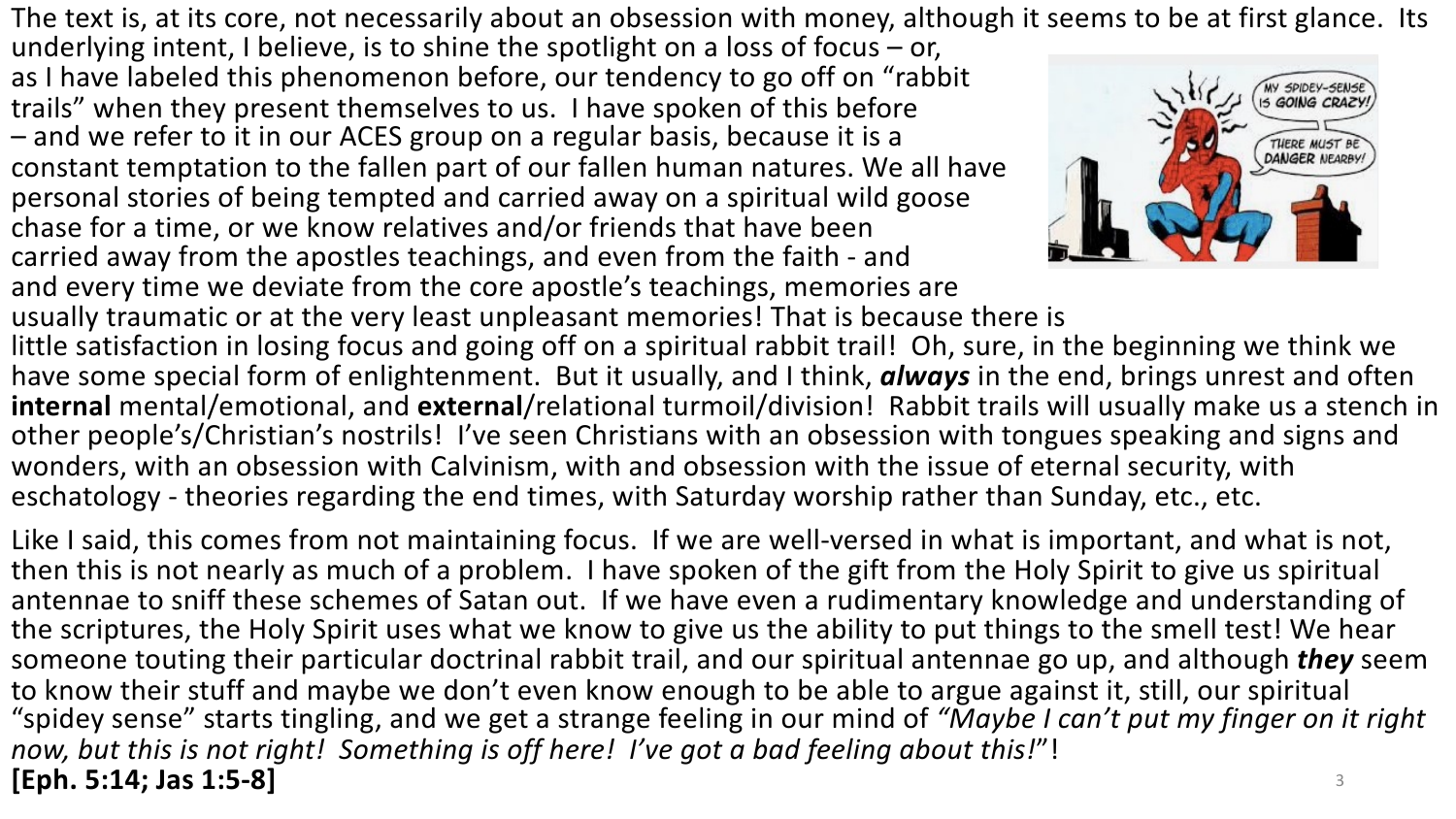These are "rabbit trails". Something is off focus. I think that the fact that Paul uses money here, is simply a

"for instance". Money seemed to be something that the false teachers were very concerned about getting more of! Paul thinks that is notable  $-$  a major" tell", as they say, that someone is false, or on the wrong path! If a person has a proclivity, a tendency, to be drawn into doctrines/theologies that were off base and not of the apostle's teaching which were taken from Christ's teaching, then they also will be drawn into virtually any type of distraction from Christ and His purposes! You see, it is because because their major focus is *themselves* – their growing reputation, whether or not people identify them with success, with being a big deal – with whether their church is growing into a mega-church, or whether their books are selling, or whether people are sending money, lots of money, in to their TV or radio program. These are all warning signs. I also wonder about big city churches that are continually focused on money – money raising campaigns because of every time they expand their facilities,



and then they are on to the next expansion, and a NEW money-raising campaign! I really wonder if the focus on money is necessary. Maybe just laying out the vision, and if the vision catches on with the people, they will give. If not, they won't, and then maybe it shouldn't happen.

Sometimes a church needs some teaching on money and tithing, but that, by rights, should be a focus on the individual's basic obligations to Christ in the support of one's own church. Worship through generous giving is a basic part of our relationship with Christ. It's putting our money where our mouth is! So, talk of money in the church should originate out of a pastoral concern for a individual's faithfulness to Christ and the purposes of God to which the church is called - which require money, resources, and willing, joyful servanthood. It should not come out of concern for the next building project – the next material goal. Something good gets distorted in this manner! If people give as they are called to do by God, then the next project *will* be paid for in good time. So money is a thing, but it is not to be an obsession. If it becomes our focus, then we are *out of* focus! To make it a major focus is to endanger the mission!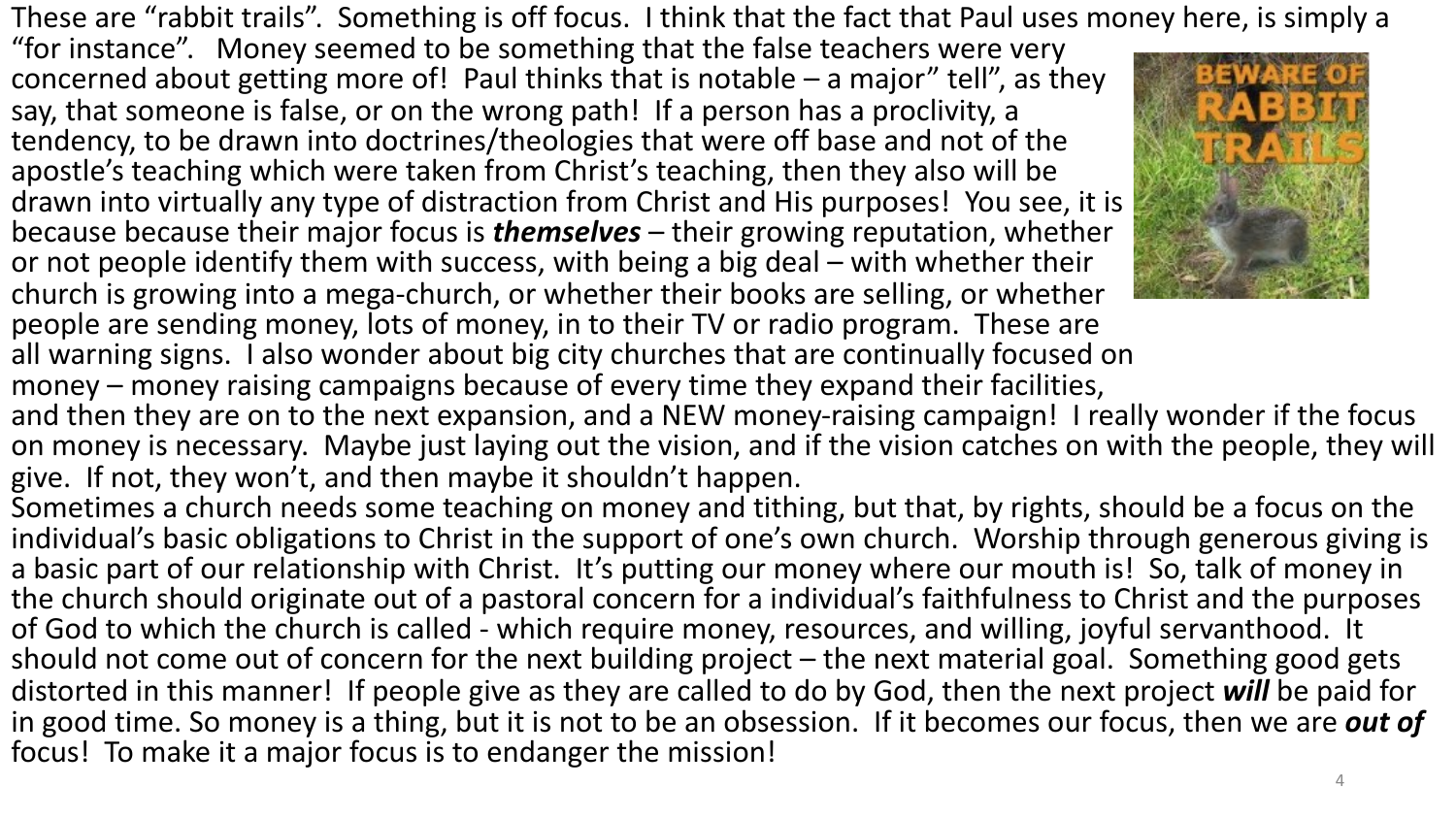\*One time my parents were invited to something that was advertised as an 'Evangelistic campaign". I think a friend invited

them! Some guy claimed that he had died and spent 48 hours in hell before somehow, miraculously, being sent back into his body. He described at great length the horrors and the heat of this terrible place that he claimed to have seen and experienced personally! He put on quite the show up there on the stage too! Yelling, gesticulating wildly, striding back and forth across the front, even down the isles, scaring us with his harrowing tales. But then before he was done, he spent the next 30-40 minutes or more hawking his book which carried even more salacious details of his time in hell. Then he took *THREE* separate "love offerings" culminating in the last one where he shamed and cajoled everyone to empty their pockets and purses of *coins*. It ended up being a shakedown! I watched parents leave there



deeply disturbed and wishing they had never gone! It was embarrassing to even have been a part of it! By the way – if I remember right, my dad did not give the guy a dime! He had wanted to walk out, but was just too polite to do it! He should have!

Paul says here that Christ-followers should be *content* with what they have, even if it is just food, clothing, and shelter. Thus, his message to the Christian slaves of Ephesus – serve your masters well! For Christ-followers, life is primarily about godliness –<br>- becoming Christ-like! Life is about following Jesus! Following Jesus breaks down into t Him, and  $2^{nd}$  – serving His purpose in some way - accepting and accomplishing whatever mission He will assign me. He is at the center, and His purposes for me have become my purposes for myself! As He becomes more to me, I become less – and I become less that He might become *even more*! It is a spiritual, mental, and emotional joy ride – frightening and exhilarating at the same time because at every curve in the ride you think you might die!

Jesus said that to "*follow me*" a person must take up their cross. This statement, made a number of times just in the record of the gospels themselves, was certainly made *before* He Himself was hung on a cross and finished His mission - dying there on the cross as a Divine sacrifice for the sins of the world! But before Jesus went to the cross, He still referenced the cross.<br>The disciples knew the cross was a symbol of death! He was telling them that they had to die will – so that they might serve Him! It had to become about following, obeying, and serving the purposes of Jesus, and to do that meant that one had to die to their own agenda for themselves. It has to be one or the other – mine, or His. Both do not work well together inside one person - not at all! One will surely grow weaker as the other gains strength! Jesus will consistently win, and I will lose. Or I will consistently win, and Jesus will lose. That is the way it works! Now - which one is the Christ-follower, and which one is not? 5